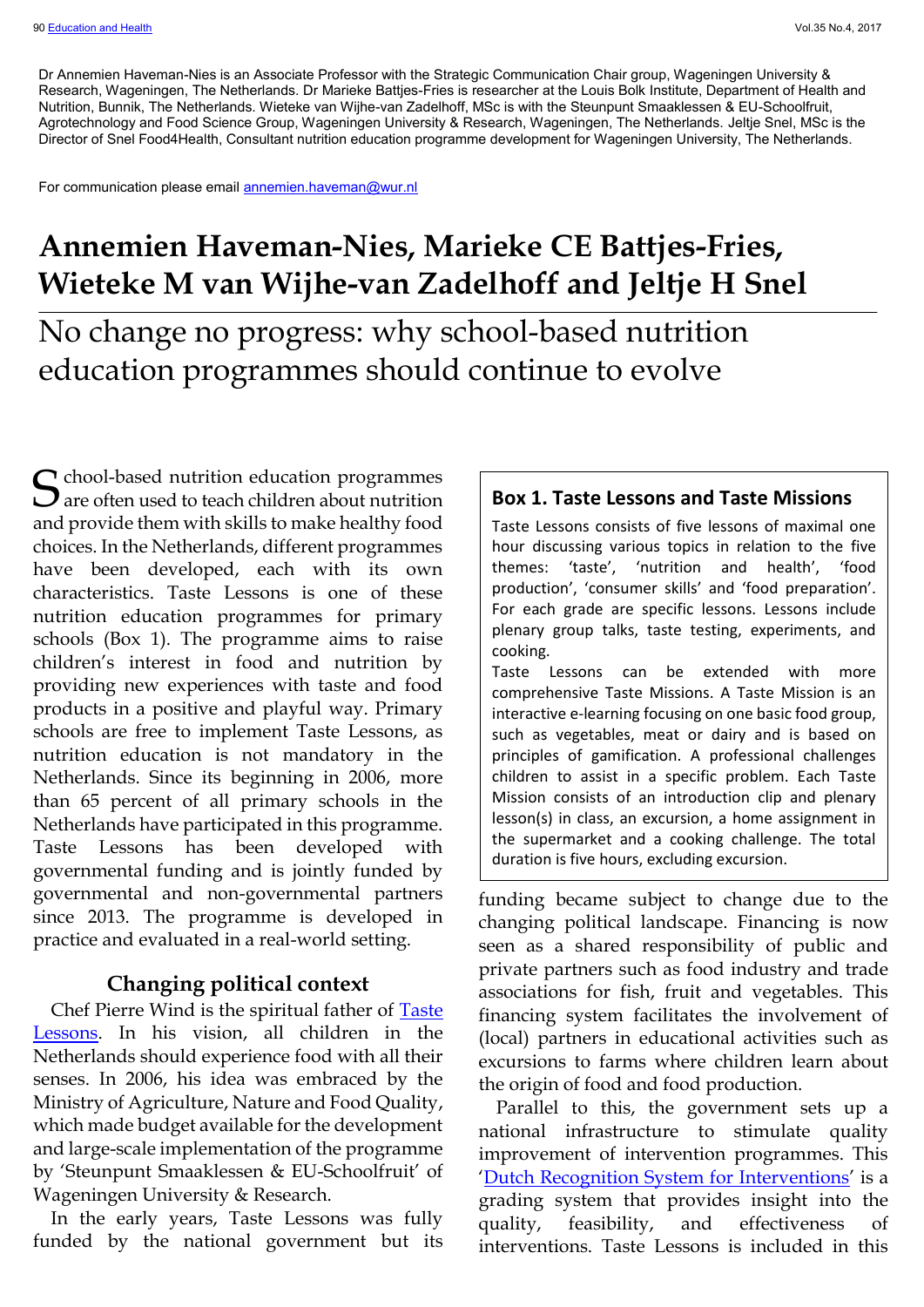database. It was qualified as 'theoretically sound' and the quality level 'effective' has been granted recently. To further guarantee quality and avoid conflict of interest, a review committee is established with education and nutrition experts to monitor quality.

Since 2017, Taste Lessons is integrated in the four-year policy programme Juggling Food (In Dutch: Jong Leren Eten (JLE)) being implemented 2017-2020 by the Ministries of Economic Affairs and Health, Welfare and Sport [\(www.jonglereneten.nl\)](https://www.jonglereneten.nl/). Other pillars of this policy programme are strengthening the Healthy School support system with respect to food and nutrition, opening up local hands-on activities like school gardens, cooking classes and excursions, and initiating an online information system with regional JLE brokers to stimulate nutrition education initiatives.

Aforementioned political developments determined how Taste Lessons has evolved over the years and the package is now an integral part of a nutrition education programme that focuses on the school and its surroundings.

## **Increase effectiveness**

In the period 2011-2014, we evaluated the programme's aim to increase children's interest in food, and their knowledge and skills regarding healthy and conscious eating behaviour. Furthermore, the influence of adding experiential learning activities and implementation factors on effectiveness are investigated. Two evaluation studies were carried out using a quasiexperimental design and accompanied by a process evaluation.

The first evaluation study showed that partial implementation of the 10-12 lessons (average of 4.6 lessons) of Taste Lessons by the teachers during one school year resulted in small increases in psychosocial determinants towards the two target behaviours tasting unfamiliar foods and eating healthy - and a variety of foods. The highest increase was observed in children's knowledge four weeks after the programme (Cohen's d=0.3, p < 0.01), which persisted six months after the programme ( $d=0.2$ ,  $p < 0.05$ ). After four weeks, the intervention group showed also a significantly higher increase in the number of foods known and tasted, and significant increases in the subjective norm of the teacher and intention towards the target behaviours (Battjes-Fries *et al.,* 2015).

Analyses on process indicators revealed that teachers and children highly appreciated Taste Lessons and that children liked the experiential learning activities most. Moreover, children's programme appreciation and interpersonal communication about the programme activities after the lessons were found to be positively associated with their change in psychosocial determinants (Battjes-Fries *et al.,* 2016a). Based on these findings, two adaptations were made to the programme: 1) the number of taste lessons were reduced from 10-12 per two grades to five per grade, and 2) additional experiential learning activities with focus on one food group per grade were included.

A second evaluation was conducted to study the effectiveness of the revised version of Taste Lessons. The effect of Taste Lessons with and without additional experiential learning activities on children's (psychosocial determinants of) vegetable consumption and willingness to taste unfamiliar vegetables was investigated. Additional experiential learning activities consisted of an extended cooking lesson with a dietician and the parents, an excursion to a grower or food producer and a supermarket assignment with the parents. Results on dose, appreciation and effects were in line with the first evaluation study. Almost complete implementation of the five lessons of the programme resulted in an increase in knowledge of medium effect size  $(d=0.5, p \le 0.001)$  for children who participated in additional activities and of small effect size (d=0.4, p < 0.001) for children who only took the lessons. Taste Lessons with additional hands-on activities showed more and stronger increases in several psychosocial determinants of vegetable consumption and these activities were highest rated (Battjes-Fries *et al.,* 2016b). Based on these experiences, more Taste Missions were developed focussing on one specific food group (see Box 1). No significant intervention effects were found on the level of behaviour (Battjes-Fries *et al.,* 2017). To achieve behavioural change, in addition to nutrition education at school, changes in children's social and physical food environment will be needed.

#### **Directions for change**

No change, no progress was stated in the title. Changes in policy and financing have led to the current programme. Evaluation research has